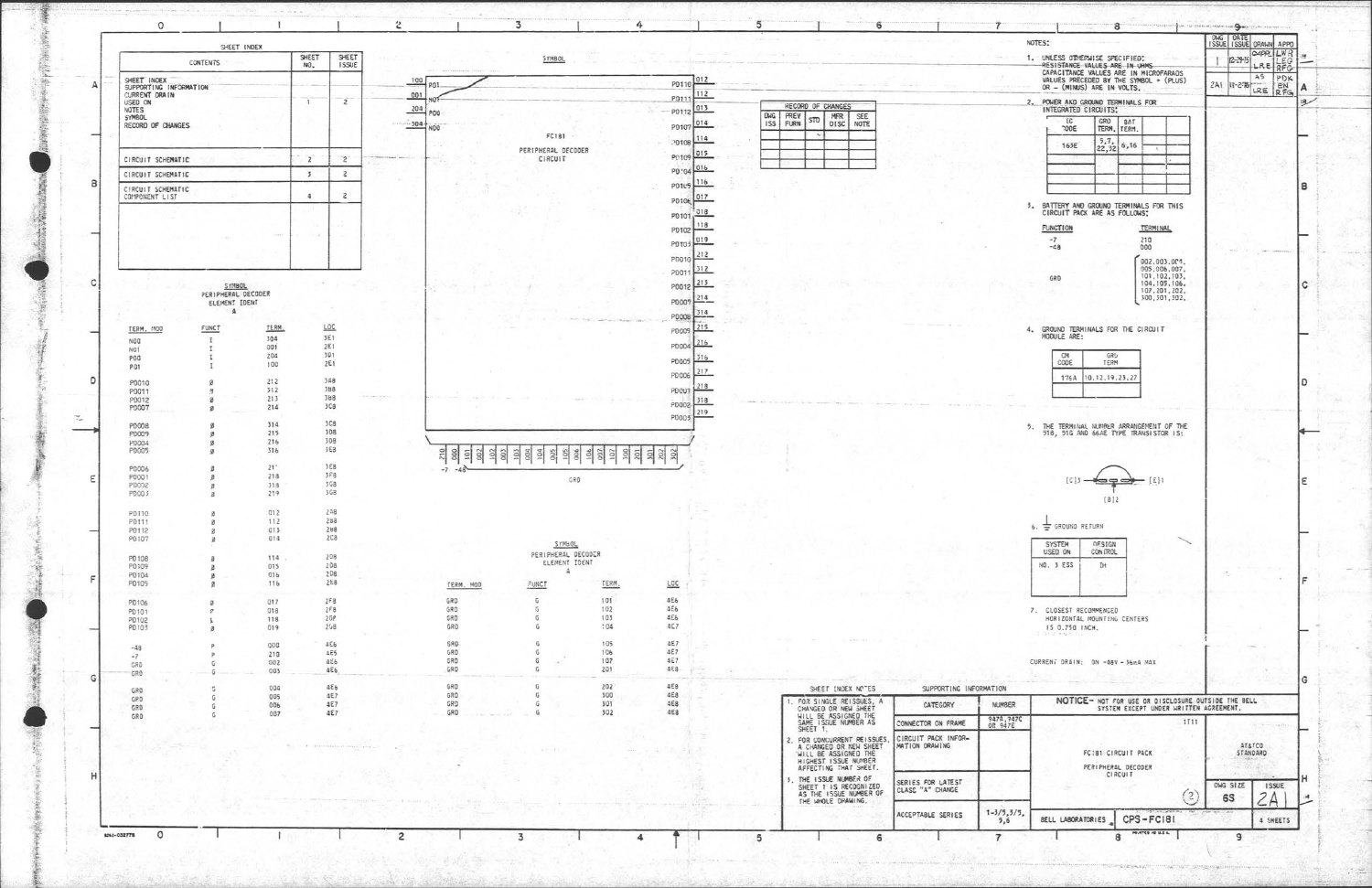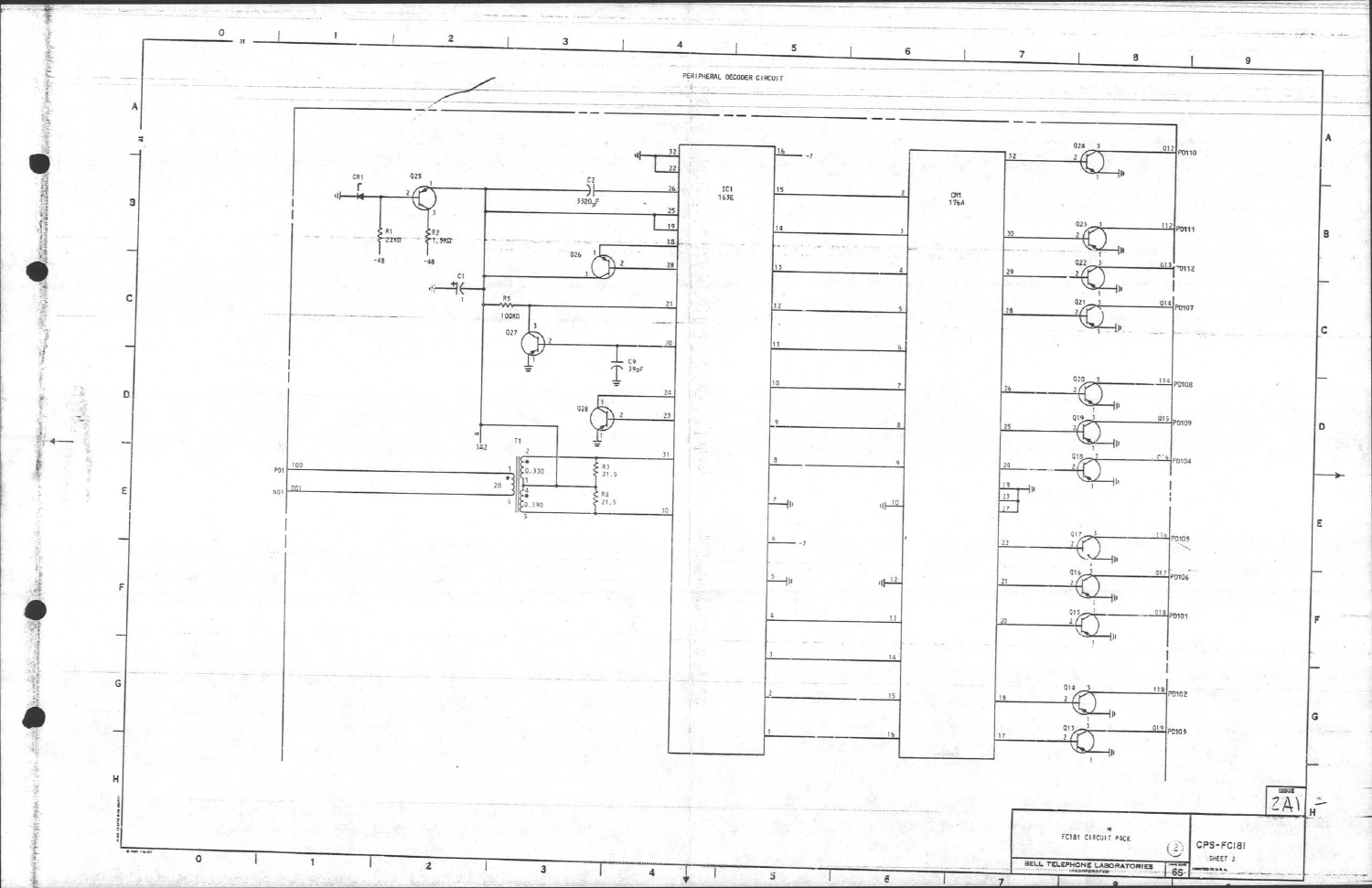

 $\overline{7}$ 8 9  $\frac{2}{2}$  $CKT3$  $21$  $A$  $2$ PD010  $31$ PD011  $313$  $Q1Q$ elay clot 3  $\sqrt[2]{\frac{1}{2}}$  $\sqrt{2}$ PD012  $\overline{+}$  $\bigoplus_{i=1}^{n}$ Arelay clot 2 0007  $-180$  $\mathbf{C}$  $\bigoplus^{\mathbb{S}}$  $\frac{314}{10008}$  / B / 8  $\begin{picture}(120,110) \put(15,110){\makebox(0,0){$\cdots$}} \put(15,110){\makebox(0,0){$\cdots$}} \put(15,110){\makebox(0,0){$\cdots$}} \put(15,110){\makebox(0,0){$\cdots$}} \put(15,110){\makebox(0,0){$\cdots$}} \put(15,110){\makebox(0,0){$\cdots$}} \put(15,110){\makebox(0,0){$\cdots$}} \put(15,110){\makebox(0,0){$\cdots$}} \put(15,110){\makebox(0,0){$\cdots$}}$ c relay CKT: enm Joseph D A relay cht PD004  $\overline{\phantom{a}}$  $P_{0005} - B$  $Q4$ 217 paros - C aclay cht/  $\bigoplus$ <sup>05</sup> 218 poso A relay ablo E  $\frac{318}{20002}$  5  $\sum_{i=1}^{d}$ 219 ponos c relay chto  $|2A|$  $\frac{1}{\pi}$  $\bullet$ FC181 CIRCUIT PACK CPS-FC181 SHEET 3 **RELL TELEPHONE LABORATOPIES** ouse.